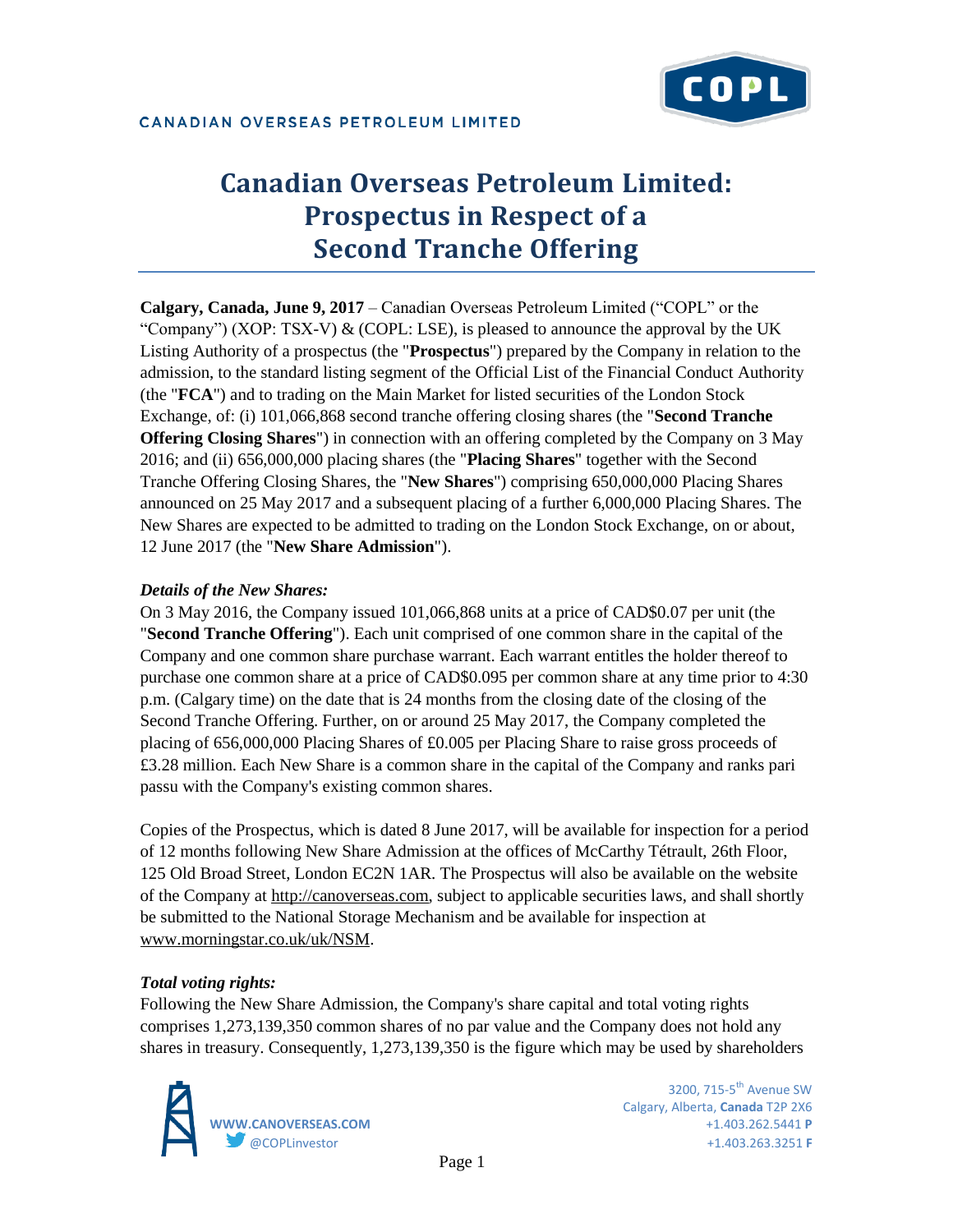as the denominator for the calculation by which they will determine if they are required to notify their interest in, or a change to their interest in, the Company under the FCA's Disclosure and Transparency Rules.

Capitalised terms used in the Prospectus shall, unless the context provides otherwise, have the same meaning in this announcement.

## About the Company:

The Company is an international oil and gas exploration and development company focused in offshore West Africa. The Company holds a 17% working interest in Block LB-13, offshore Liberia, with ExxonMobil the operator holding an 83% working interest. The Company is also actively pursuing opportunities in Nigeria in partnership with Shoreline Energy as part of its strategy to generate stable cash flow from secure offshore assets. The Company and Shoreline, through their jointly held affiliated company, Shoreline Canadian Overseas Petroleum Development Corporation ("ShoreCan") has acquired 80% of the share capital of Essar Exploration and Production Limited (Nigeria) which holds an attractive oil appraisal and development project in shallow to mid water offshore Nigeria on its 100% holding in OPL 226. Drilling of the first appraisal well is planned to commence in late 2017. ShoreCan is currently waiting for final approval from the Government of Nigeria for the acquisition.

ShoreCan is building a portfolio of exploration and development assets in sub-Saharan Africa. To date, ShoreCan has taken a position in Nigeria. It continues to evaluate a variety of additional assets in Nigeria and Equatorial Guinea.

The Common Shares are listed under the symbol "XOP" on the TSXV and under the symbol "COPL" on the London Stock Exchange.

## **For further information, please contact:**

## **Mr. Arthur Millholland, President & CEO**

Canadian Overseas Petroleum Limited Tel:  $+ 1 (403) 262 5441$ 

## **Cathy Hume**

CHF Investor Relations Tel: +1 (416) 868 1079 ext. 231 Email: cathy@chfir.com

## **Harriet Jackson/Charles Goodwin**

Yellow Jersey PR Limited Tel: +44 (0) 75 4427 5882 Email: copl@yellowjerseypr.com

## **Broker: London Stock Exchange**

Shore Capital Stockbrokers Limited Edward Mansfield Phone: T: +44 20 7468 7906



Calgary, Alberta, **Canada** T2P 2X6 **WWW.CANOVERSEAS.COM** +1.403.262.5441 **P** @COPLinvestor +1.403.263.3251 **F**